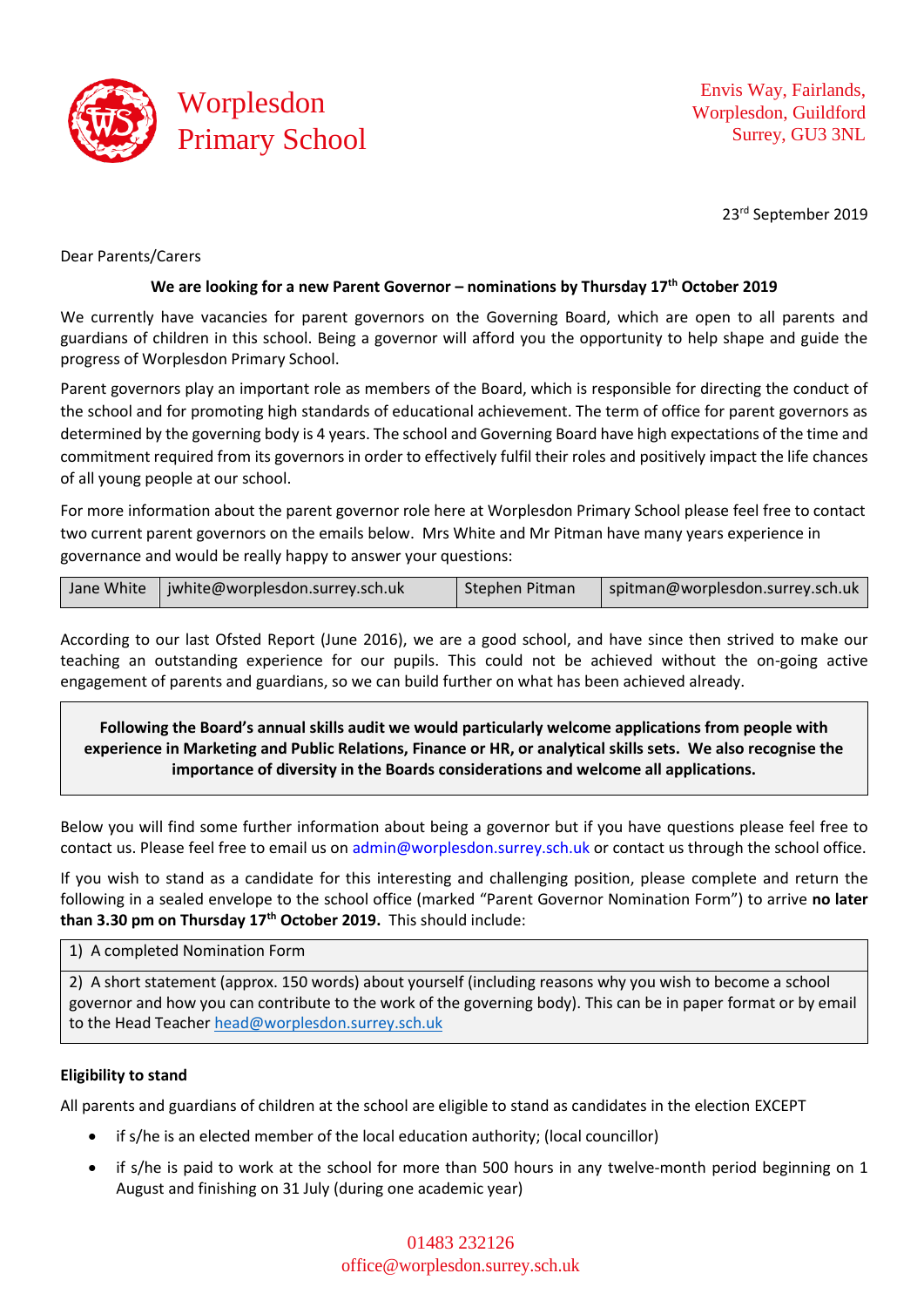

If there are more nominations than vacancies the election will be by secret ballot. If that is necessary, voting papers will be sent to all parents together with details of the ballot procedure.

### **Eligibility to vote**

Each parent will have one vote for every parent governor vacancy.

Some people, who are not parents, but who act as parents/guardians and take care of a child at the school, may also be able to take part. If you or someone else living with you look after a child in this way please contact me to check if you will be able to take part in the election.

Yours sincerely

Kareen O'Brei

Mrs Kareen O'Brien Head Teacher

# **SOME QUESTIONS AND ANSWERS FOR PROSPECTIVE PARENT GOVERNORS**

### **What is the composition of the Governing Body?**

There is 1 governor appointed by Surrey Local Authority, 4 parent governors (one vacancy), 2 staff governors including the Head Teacher and 4 Co-opted Governors (two vacancies). A list of governors is posted in the school office and on our website.

The Clerk to the Governors (Malcolm Bradley) and the Deputy Head Teacher normally attend governors' meetings, and other staff are sometimes invited to advise some of the working group meetings.

### **How much time will it take up?**

Meetings of the Governing Body are held once a half term from 6.00 - 8.00 pm with an additional start and end of year meeting: eight board meetings across the year. Every governor becomes a member of a working group and there is an expectation that they will be available to attend the occasional additional meeting, but importantly to complete actions and work between Board meetings as may be required to discharge the Boards duties.

There are occasional additional training sessions (usually held at Holiday Inn, Guildford) on specific topics. You will need to spend some time reading the agenda, the minutes and other papers to prepare for a meeting. Governor appointments are for a period of four years. However, we operate a open and honest self-appraisal system annually to ensure that all governors benefit from the support and training they require in order for their contributions to be effective.

### **Can I get help to understand what happens at meetings?**

Yes. The Chair will meet new governors before their first meeting to talk through the agenda. If you feel it would be helpful, we could provide you with another governor as a "mentor" to help you through the first few meetings.

Surrey host an induction training that will help you to understand how governing bodies operate and the Board has membership to both Surrey's 'Better Governance' and the National Governors Association. A wealth of training material, in person and recorded video training sessions are available.